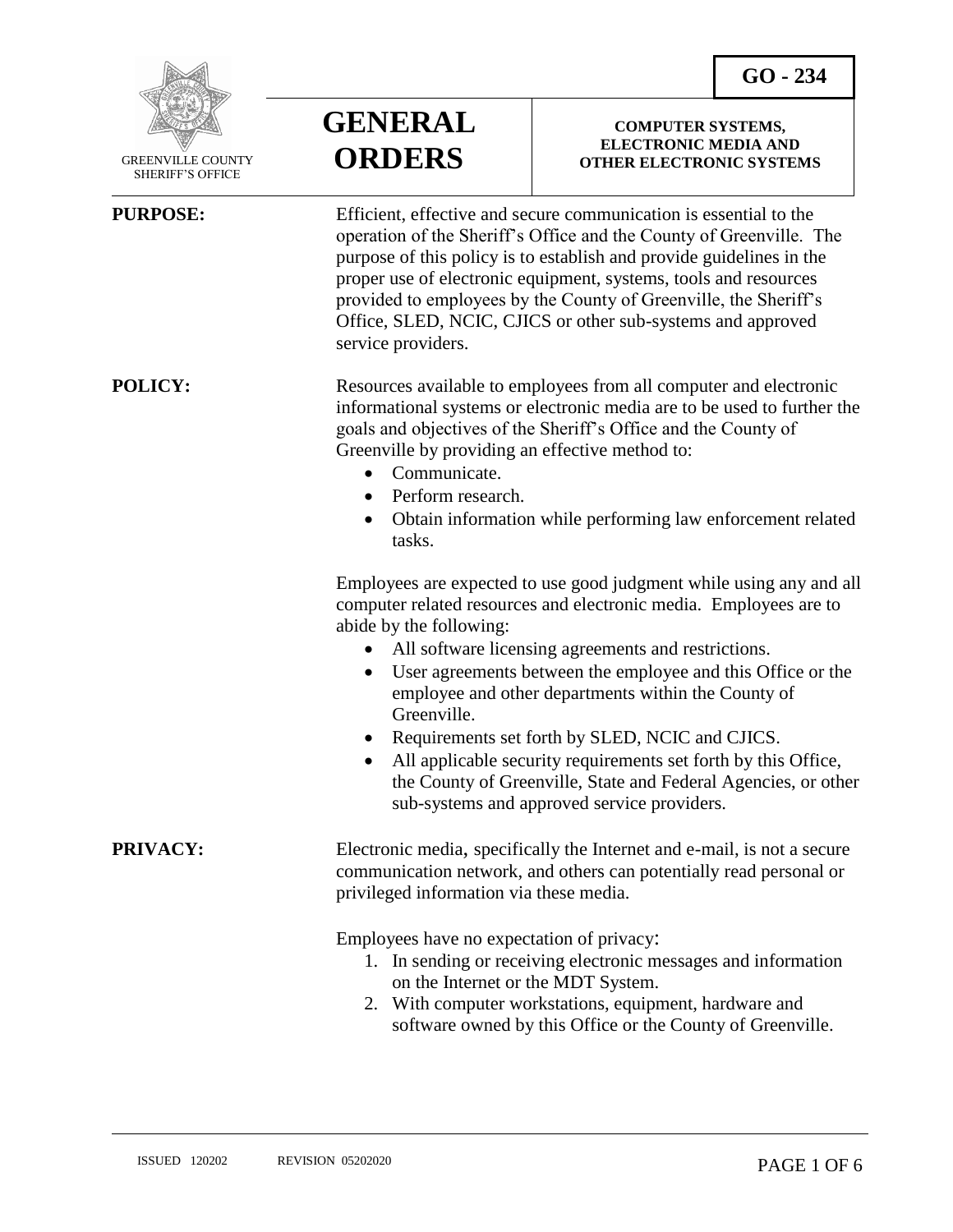|                                                          | <b>NOTE</b> - This Office reserves the right to monitor, inspect and audit<br>all electronic messages and information received, sent or distributed<br>through any computer system owned by this Office and the County of<br>Greenville, or accessed by our computer system.                                                                                                                                                                                                                                                                                                                                                 |
|----------------------------------------------------------|------------------------------------------------------------------------------------------------------------------------------------------------------------------------------------------------------------------------------------------------------------------------------------------------------------------------------------------------------------------------------------------------------------------------------------------------------------------------------------------------------------------------------------------------------------------------------------------------------------------------------|
| <b>INTERNET:</b>                                         | The Internet is a legitimate law enforcement resource and<br>investigative tool. All personnel are to adhere to the following when<br>accessing the Internet:<br>1. Use of the Internet is for legitimate law enforcement purposes<br>only.<br>2. The Internet is not to be used in any manner deemed<br>inappropriate.<br>3. Accessing offensive and inappropriate websites is prohibited<br>unless a legitimate law enforcement need exists and only with<br>prior supervisory notification and subsequent approval.<br>4. Internet game playing is prohibited.                                                            |
| <b>E-MAIL AND</b><br><b>MESSAGING</b><br><b>SYSTEMS:</b> | E-mail and messaging systems are valuable tools that can enhance the                                                                                                                                                                                                                                                                                                                                                                                                                                                                                                                                                         |
|                                                          | effectiveness and efficiency of the Sheriff's Office. Employees are to<br>adhere to the following guidelines for e-mail / messaging use:<br>The e-mail and messaging system is to be used for business<br>$\bullet$<br>purposes only.<br>There is no expectation of privacy between e-mail or<br>$\bullet$<br>messaging system users.<br>The e-mail and messaging system is subject to routine<br>$\bullet$<br>monitoring.<br>Use of inappropriate or offensive language is prohibited.<br>$\bullet$<br>All e-mail and messaging system text is subject to public<br>$\bullet$<br>review via the Freedom of Information Act. |
|                                                          | The Office of Professional Standards will perform a documented<br>quarterly review of MDT messages to ensure the proper use of the<br>system.                                                                                                                                                                                                                                                                                                                                                                                                                                                                                |
| <b>MOBILE DATA</b><br><b>TERMINALS:</b>                  | MDT's are to be operated in accordance with procedures outlined in<br>the Premier MDT Manual.                                                                                                                                                                                                                                                                                                                                                                                                                                                                                                                                |
| <b>NCIC USAGE:</b>                                       | The Greenville County Sheriff's Office is responsible for security of<br>SLED/CJICS/FBI files within our agency. Guidelines are in place to<br>enhance security of the use of these files. Each certified operator is<br>responsible for insuring this policy is adhered to at all times through<br>the use of SLED functions by interface systems, Mobile Data<br>Terminals, KMS software and the SLED terminals which have a<br>direct line to SLED.                                                                                                                                                                       |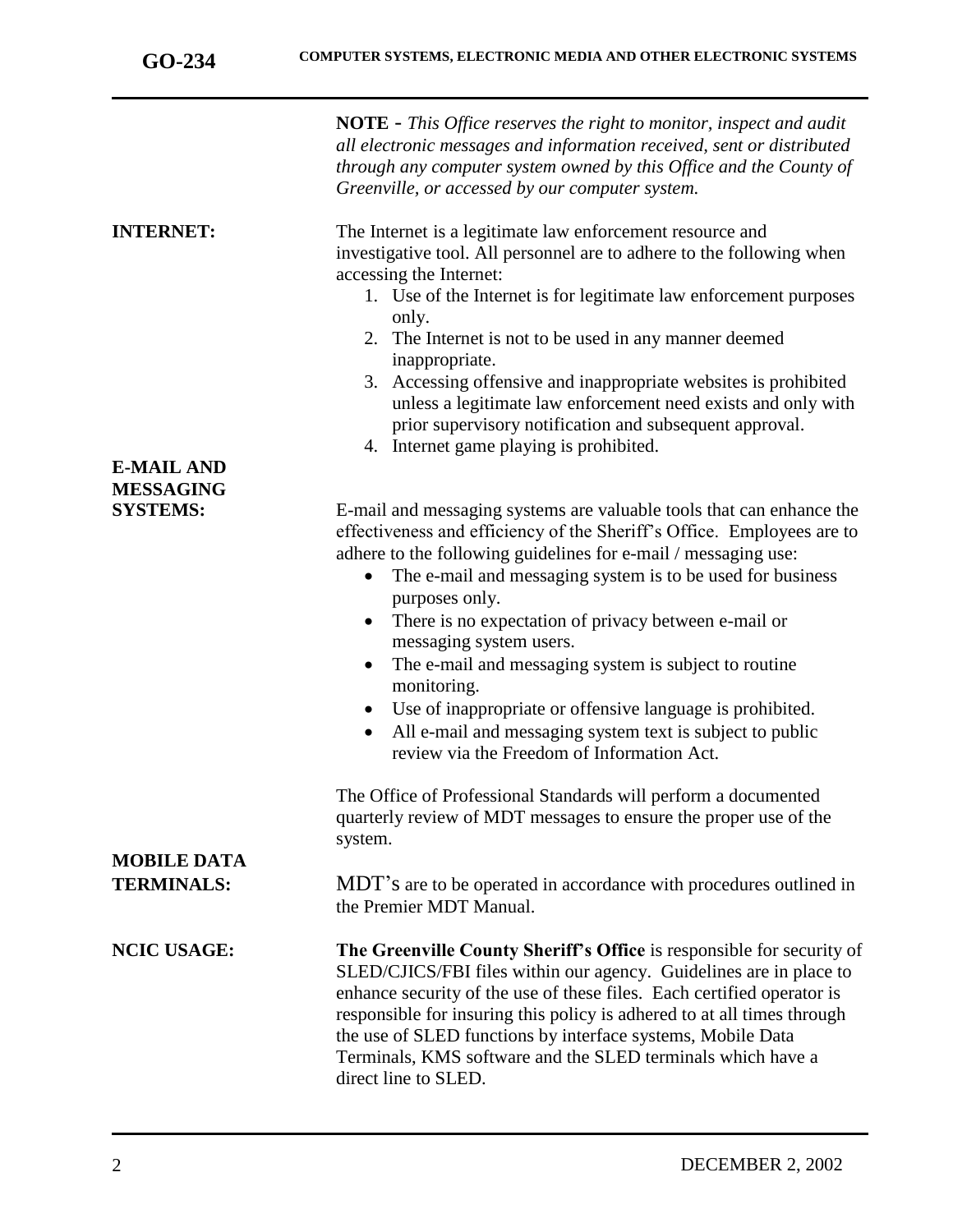Data stored in NCIC is documented criminal justice information, and must be protected to ensure correct, legal, and efficient dissemination and use.

The individual receiving a request for criminal justice information must ensure the person requesting the information is authorized to receive the data. The stored data in NCIC is sensitive and should be treated accordingly. An unauthorized request or receipt of NCIC material could result in criminal proceedings or interdepartmental disciplinary action of any infraction of the misuse of the system. This policy includes correct documentation for entry purposes as well as inquiries.

**All NCIC/SLED/CJICS/DMV systems** are to be used for law enforcement purposes only and should not be disseminated to the public.

### **GREENVILLE COUNTY WIDE AREA NETWORK (WAN) –**

Due to SLED/NCIC requirements, employees with wireless access to the WAN must notify the Office of E911 as soon as possible in the event of a loss or theft of a wireless device used to access the network.

These devices include, but are not limited to:

- Mobile Data Terminal
- Wireless laptop accessing SLED/NCIC
- Vehicular Radio Model
- Any 802.11 type PC wireless card

Once notified of a loss or theft of a device, E911 will accomplish the following to reduce the chance of access to the network:

- 1. Remove the MDT device ID from the PMDC (SCART) server.
- 2. Remove the VRM device ID from the Radio Net Controller (RNC).
- 3. Remove the 802.11 device ID from the Wireless Access Points (WAPs).

# **CENTRAL COMPUTER**

**SYSTEMS: COMPUTER AIDED DISPATCH (CAD) –** The Office of E-911 is responsible for maintaining the CAD System.

> **CAD Data Backup and Storage -** All CAD data is stored on the Non-Stop Server, also known as the "Tandem," for a period of twoyears. A complete system backup and an Event/Audit backup are performed monthly on the Tandem. While performing this backup, the CAD System users are not affected with down-time.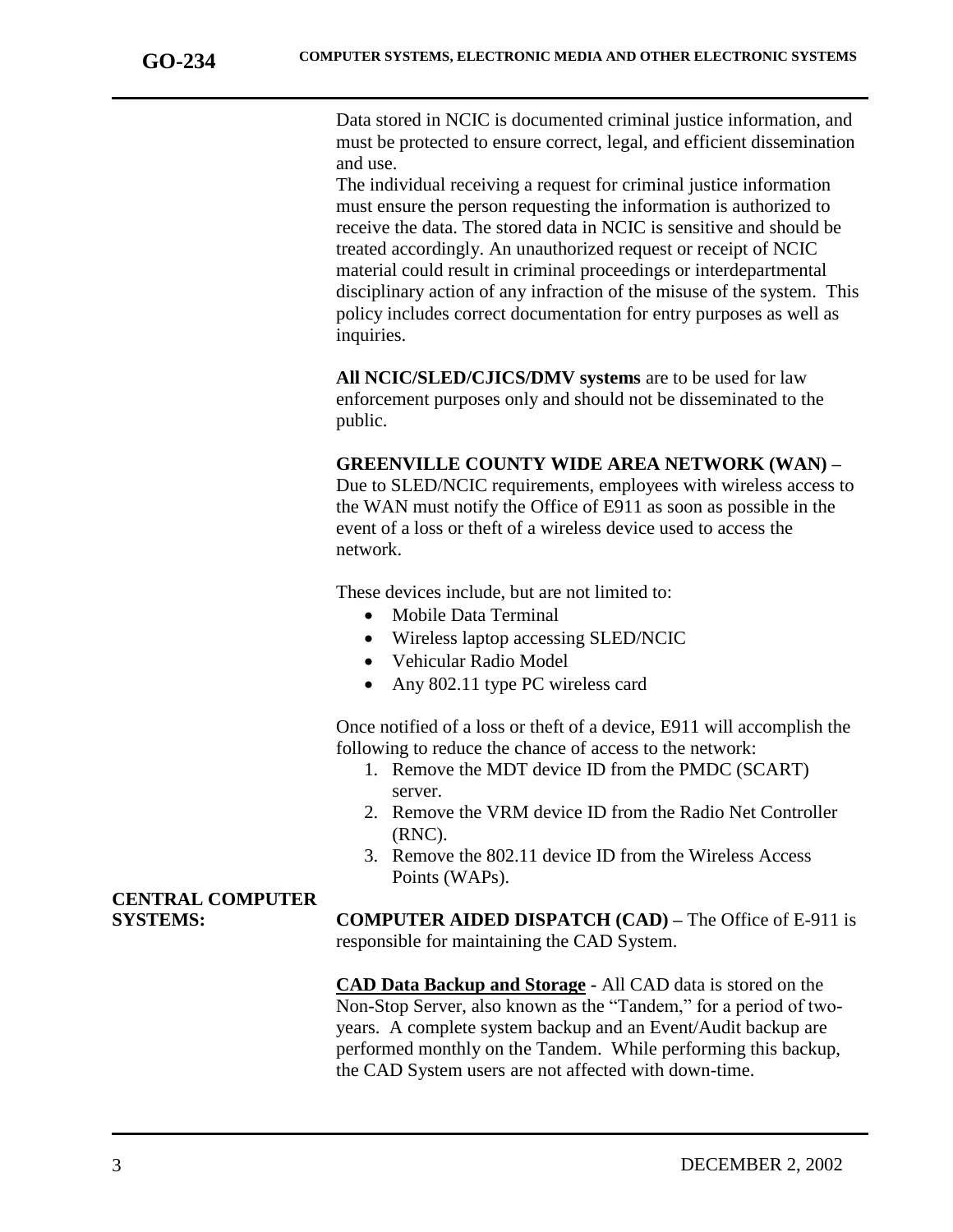The archival tape that is used to store this information will be kept in an off-site location until such time that another full backup is completed or it is needed for retrieval.

Data is also transferred to the UDT-DSS Server into an SQL Database, "IDT4." The UDT4 database is backed-up daily. This information is maintained on the UDT-DSS server indefinitely. There are six archival tapes and they are rotated every 2-days. These tapes are also kept at an off-site location.

**Note-** During upgrades to the Operating System or the CAD system, a full backup is performed before the upgrade is started.

**CAD Access Security / Password Audits –** CAD is equipped with an automated security system that authenticates every user by Employee Number and Password. A log on the Tandem authenticates users and records invalid sign-on attempts. As needed, Personnel Orders are cut to document an employee's resignation or termination. This order is sent to the Director of Communications who removes employees from the CAD System. As a back-up to Personnel Orders, each month the Administrative Services Division forwards a listing of employee terminations and resignations to the Director of Communications and the Office of E-911 to ensure the timely removal of former employees from the CAD System.

**Records Management System (RMS)** – The Information Systems Department is responsible for maintaining the RMS.

**RMS Data Backup and Storage –** Incremental and full back-ups of network and server files are conducted on a prescribed daily/weekly/monthly schedule. Backup media is transported to a secure off-site facility each day. Backup media is recycled as appropriate and secure destruction services are utilized for nonrecyclable media.

**RMS Access Security / Password Audits –** The iSeries/AS-400 requires a user ID and Password to be entered and validated before a user has access to any application. Once a user is authenticated by the iSeries/AS-400 operating system, the user will have specific menu option access. An application security table is used to determine not only which applications and menu options a user ID has access to, but also what level of access within that application. Repeated invalid user attempts will lock a user's account and only Information Systems can re-enable the account. The Information Systems' Security Officer monitors reports daily for any suspicious logon activity. Employee resignations/terminations are forwarded to Information Systems via Human Resources for removal from RMS access.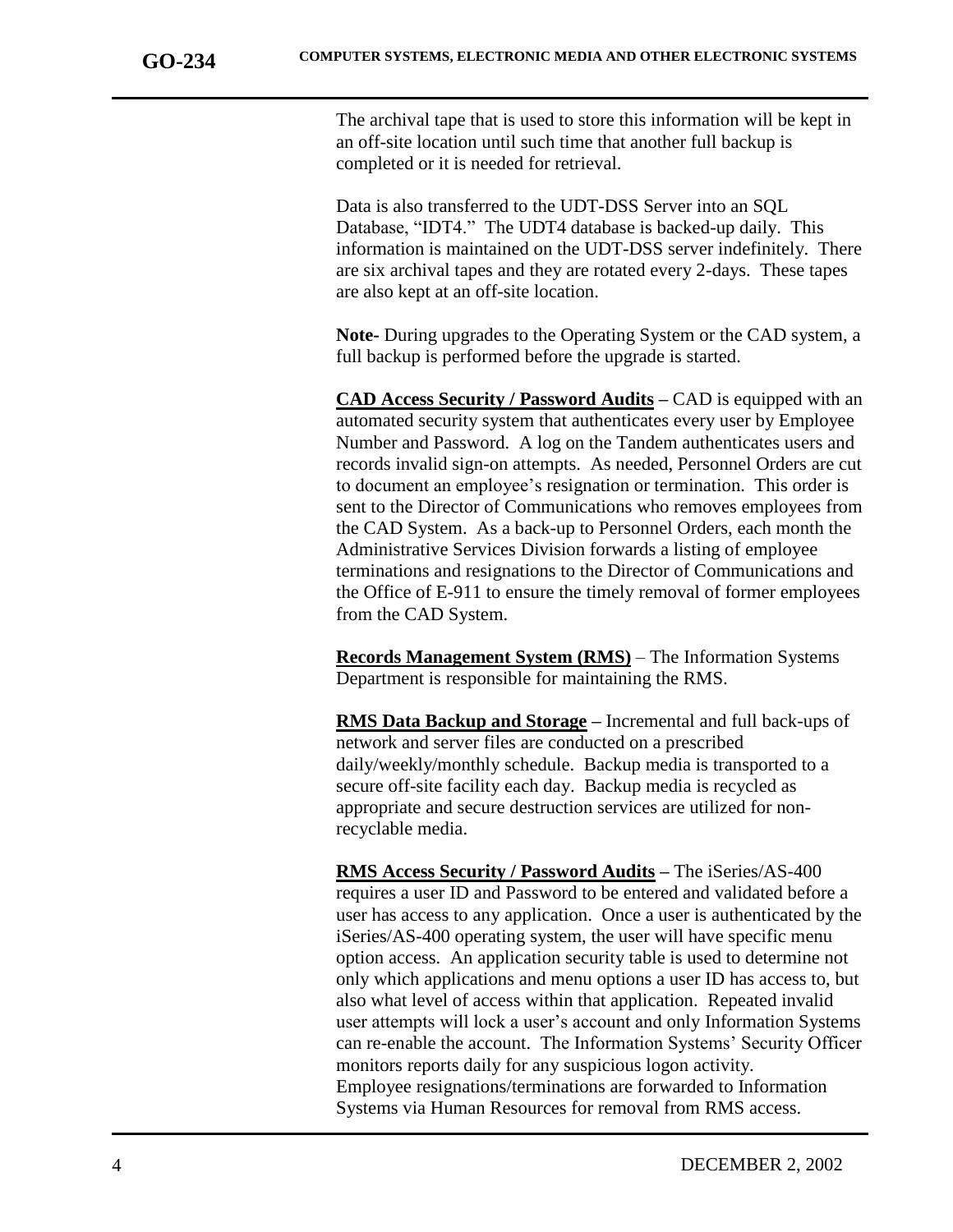As a back-up to Human Resources, each month the Administrative Services Division forwards a listing of employee terminations and resignations to E911 personnel and Information Systems to ensure the timely removal of former employees from the CAD System.

### **UNAUTHORIZED USE OF COMPUTER, ELECTRONIC, AND INFORMATION**

### **SYSTEMS: Violations include, but are not limited to, the following:**

- Using any computer, computer system or network facility without proper authorization.
- Assisting in, encouraging, or concealing from this Office or other authorities any unauthorized use, or attempted unauthorized use, of any computer, computer system or network facility.
- Knowingly endangering the security of any computer, computer system or network facility or willfully interfering with others authorized for usage of these systems.
- Giving away or sharing any password assigned to them to access any computer, computer system or network facility without proper authorization.
- Reading, altering, or deleting any other person's computer files or electronic mail without specific authorization.
- Downloading or introducing unauthorized programs or files.
- Manipulating or altering current software on agency owned mobile or desktop computer.
- Transmitting any material or messages in violation of Federal, State, local law or County policy, including sexually, racially, or ethnically offensive comments, jokes, slurs, threats, harassment, slanders, or defamation.
- Accessing or distributing obscene or suggestive images or offensive graphical images.
- Distributing sensitive or confidential information.
- Distributing unauthorized broadcast messages or solicitations.
- Using County provided electronic media to accomplish personal gain or to manage a business.
- Distributing copyrighted materials not owned by the County, including software, photographs, or any other media.
- Downloading copyrighted information or software.
- Developing or distributing programs designed to infiltrate computer systems internally or externally.
- Accessing or downloading any resource for which there is a fee without prior, appropriate approval.
- Attempting to access any system an employee is not authorized to access (hacking).
- Listening to voice mail or reading electronic mail of another employee without prior, written approval of the Sheriff.
- Endorsing political activities.
- Unauthorized modification or destruction of system data.